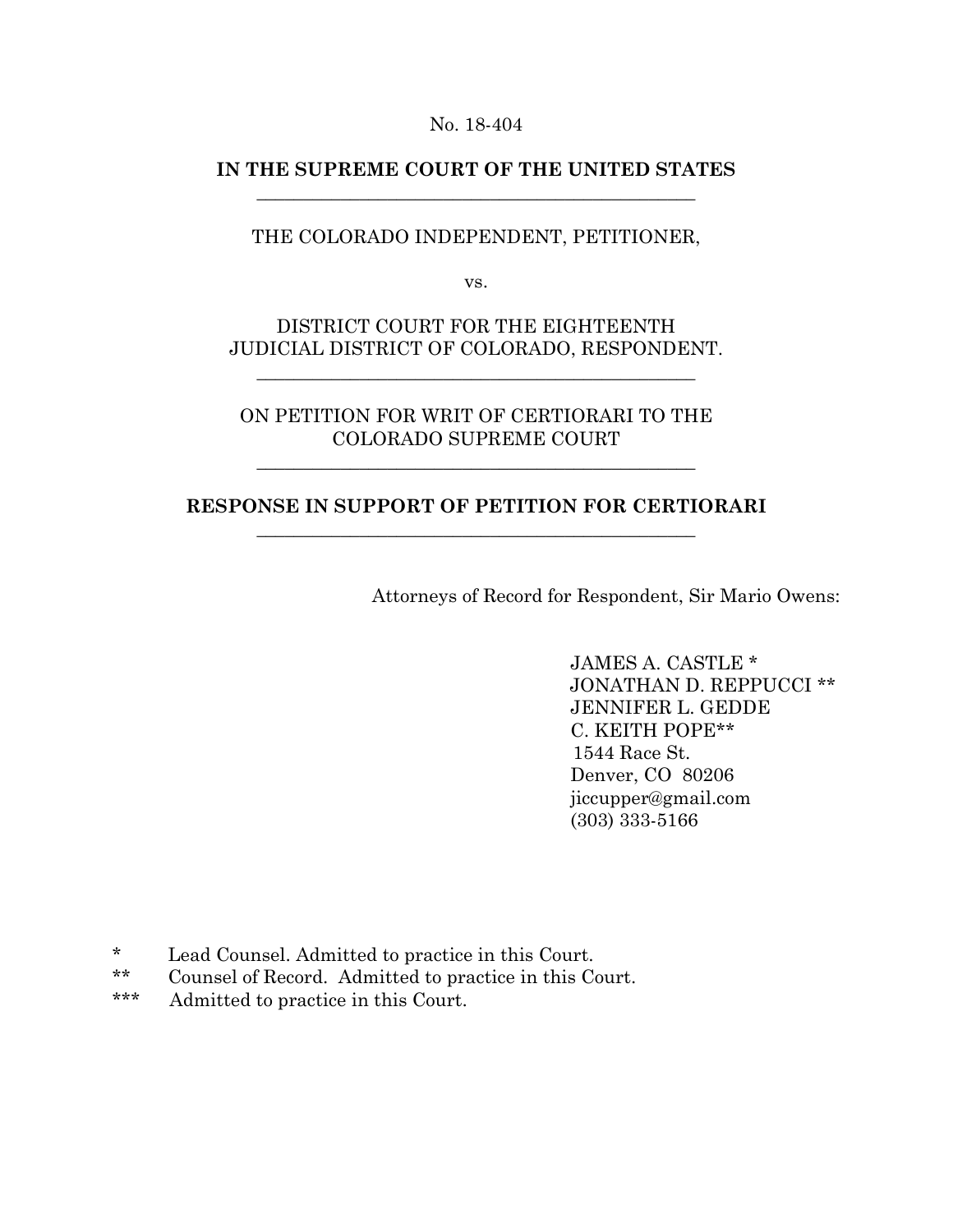#### **PARTIES TO THE PROCEEDING**

The Colorado Independent is the Petitioner. The District Court for the Eighteenth Judicial District of Colorado is the Respondent. Sir Mario Owens is the capital defendant in the underlying case of *People v. Sir Mario Owens*, Arapahoe County District Court, 06CR705. The Colorado Supreme Court recognized Mr. Owens as a real party in interest who was authorized to file pleadings in the underlying matter, which involved a collateral proceeding in that Supreme Court. The Petition for a Writ of Certiorari lists Mr. Owens as a Party. Mr. Owens is not aligned with the Petitioner. As a Party below, Mr. Owens is a Respondent permitted to file a response in support of the relief requested by the Petitioner within the time otherwise provided by Rule 15.3. *See* Rule 12.6.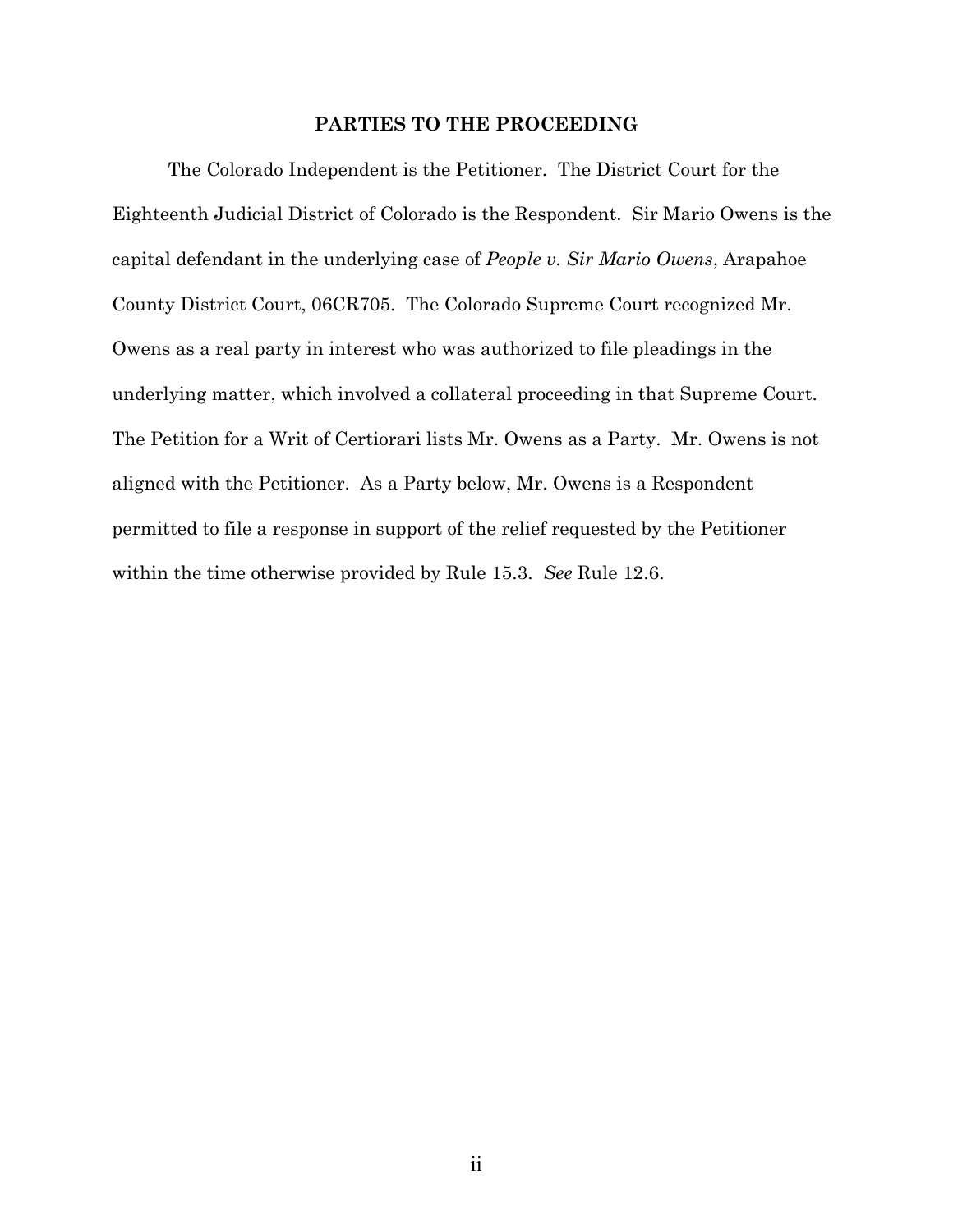# **TABLE OF CONTENTS**

| Ι.                                                                                                                                                                                                                                               |
|--------------------------------------------------------------------------------------------------------------------------------------------------------------------------------------------------------------------------------------------------|
|                                                                                                                                                                                                                                                  |
| I. The state courts have ignored binding, clearly-established constitutional law<br>by prohibiting Mr. Owens, the press, and the public from accessing the motion<br>for special prosecutor, related pleadings, proceedings, and orders, without |
| A.                                                                                                                                                                                                                                               |
| Mr. Owens, the press, and the public have constitutional rights<br>1.                                                                                                                                                                            |
| A presumption of openness exists, which can only be overcome by strict<br>2.<br>adherence to procedural and substantive constitutional requirements.  10                                                                                         |
| <b>B.</b>                                                                                                                                                                                                                                        |
| The rulings complained of utterly disregard constitutional requirements<br>1.                                                                                                                                                                    |
| 2.<br>The state courts' rulings deprived $-$ and continue to deprive $-$ Mr.<br>Owens of his autonomy and his ability to participate fully in his defense13                                                                                      |
| The Colorado courts' blatant disregard for clearly established constitutional<br>Η.                                                                                                                                                              |
|                                                                                                                                                                                                                                                  |
| Appendix A - Motion for Notice of Suppression of Court File (SOPC-387).                                                                                                                                                                          |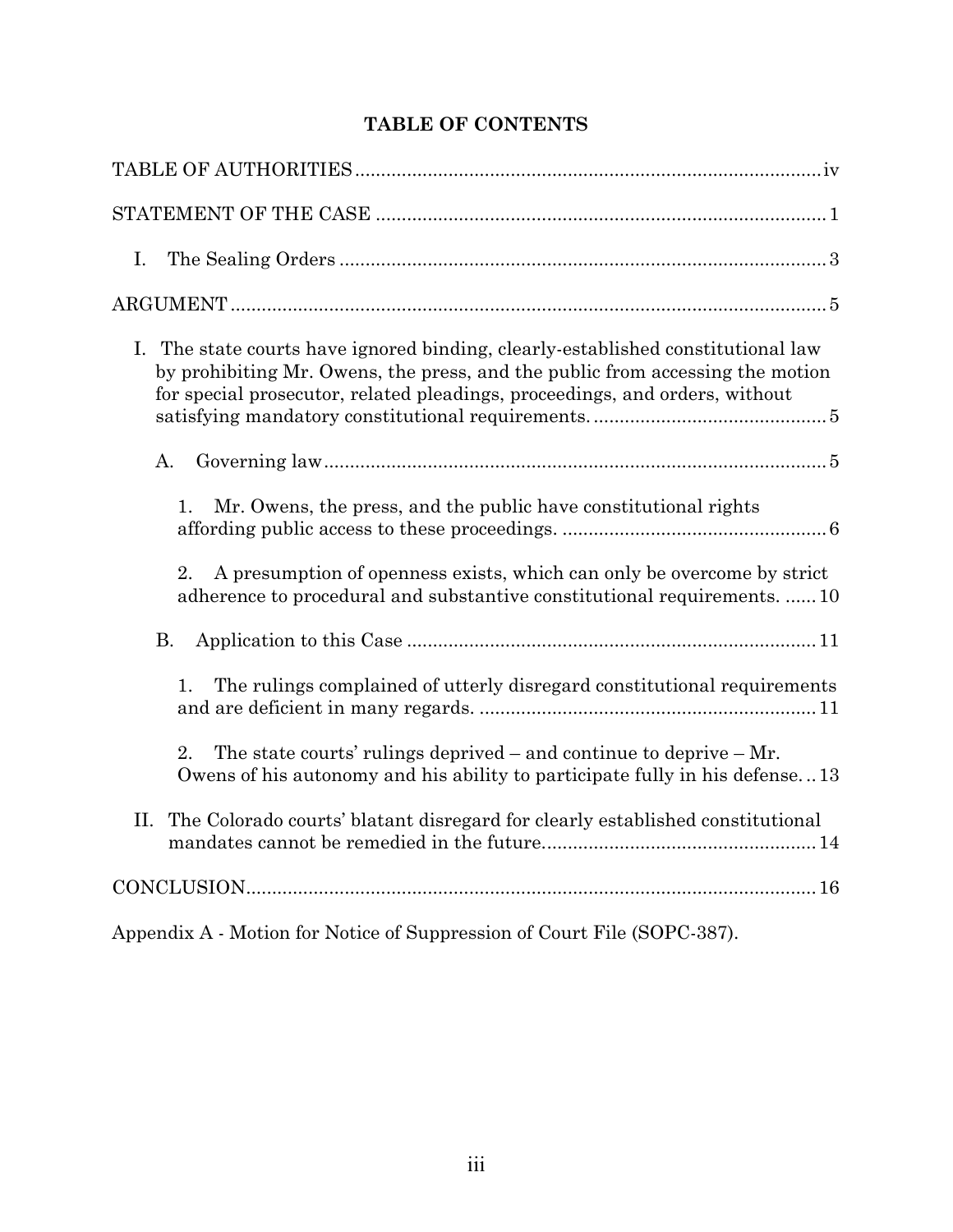# **TABLE OF AUTHORITIES**

**Cases**

| Citizens United v. Federal Election Comm., 558 U.S. 310 (2010)  14                         |
|--------------------------------------------------------------------------------------------|
|                                                                                            |
|                                                                                            |
|                                                                                            |
|                                                                                            |
|                                                                                            |
| In re Charlotte Observer (Div. of Knight Publ'g Co), 882 F.2d 850 (4th Cir. 1989)10,<br>16 |
|                                                                                            |
|                                                                                            |
|                                                                                            |
|                                                                                            |
|                                                                                            |
|                                                                                            |
|                                                                                            |
|                                                                                            |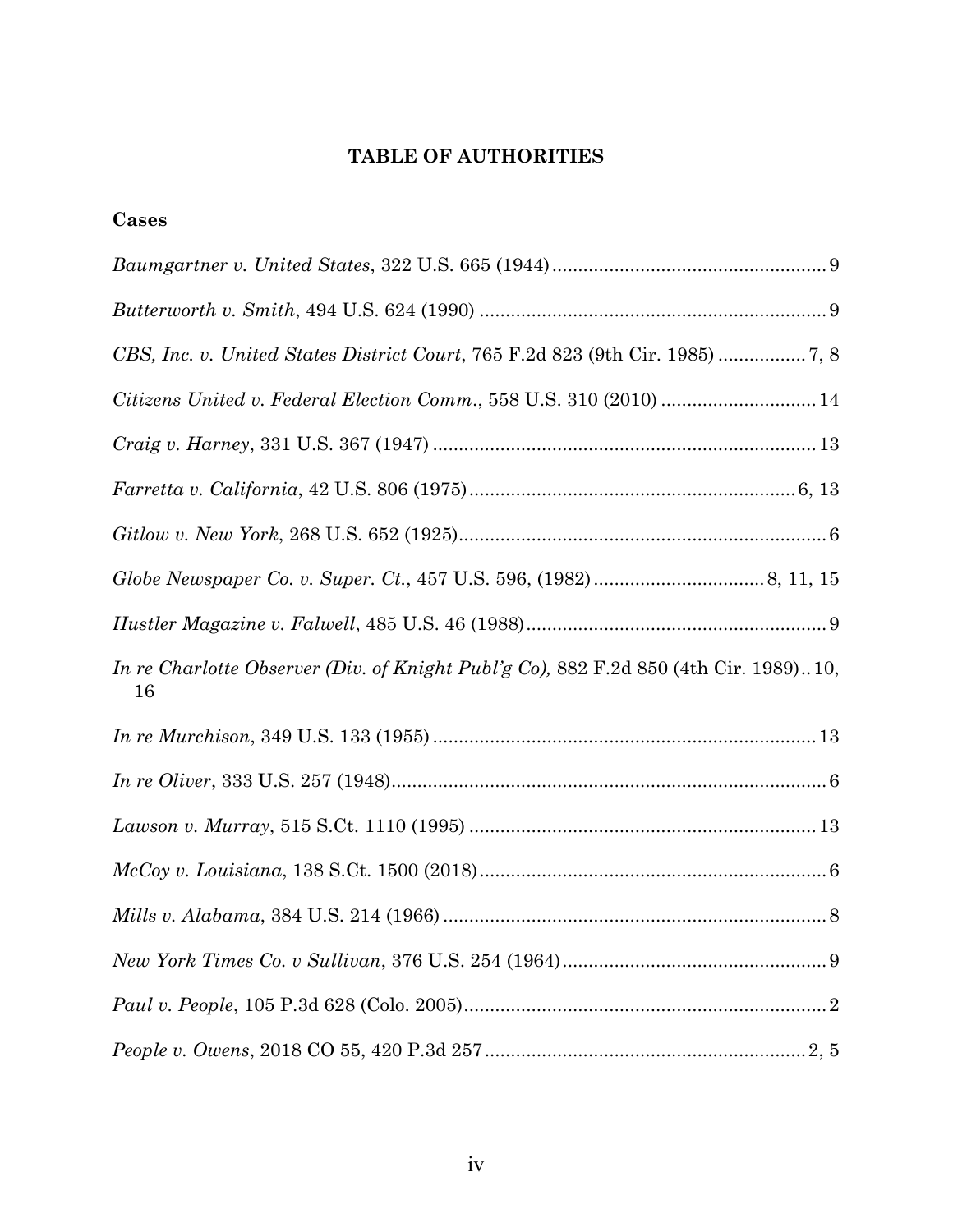| <i>Phoenix Newspapers Inc. v. U.S. Dist. Court for Dist. of Arizona, 156 F.3d 940 (9th</i> |
|--------------------------------------------------------------------------------------------|
|                                                                                            |
|                                                                                            |
|                                                                                            |
|                                                                                            |
|                                                                                            |
|                                                                                            |
|                                                                                            |
|                                                                                            |
|                                                                                            |
|                                                                                            |
| <b>Statutes</b>                                                                            |
|                                                                                            |
|                                                                                            |
| Rules                                                                                      |
|                                                                                            |
| <b>Constitutional Provisions</b>                                                           |
|                                                                                            |
|                                                                                            |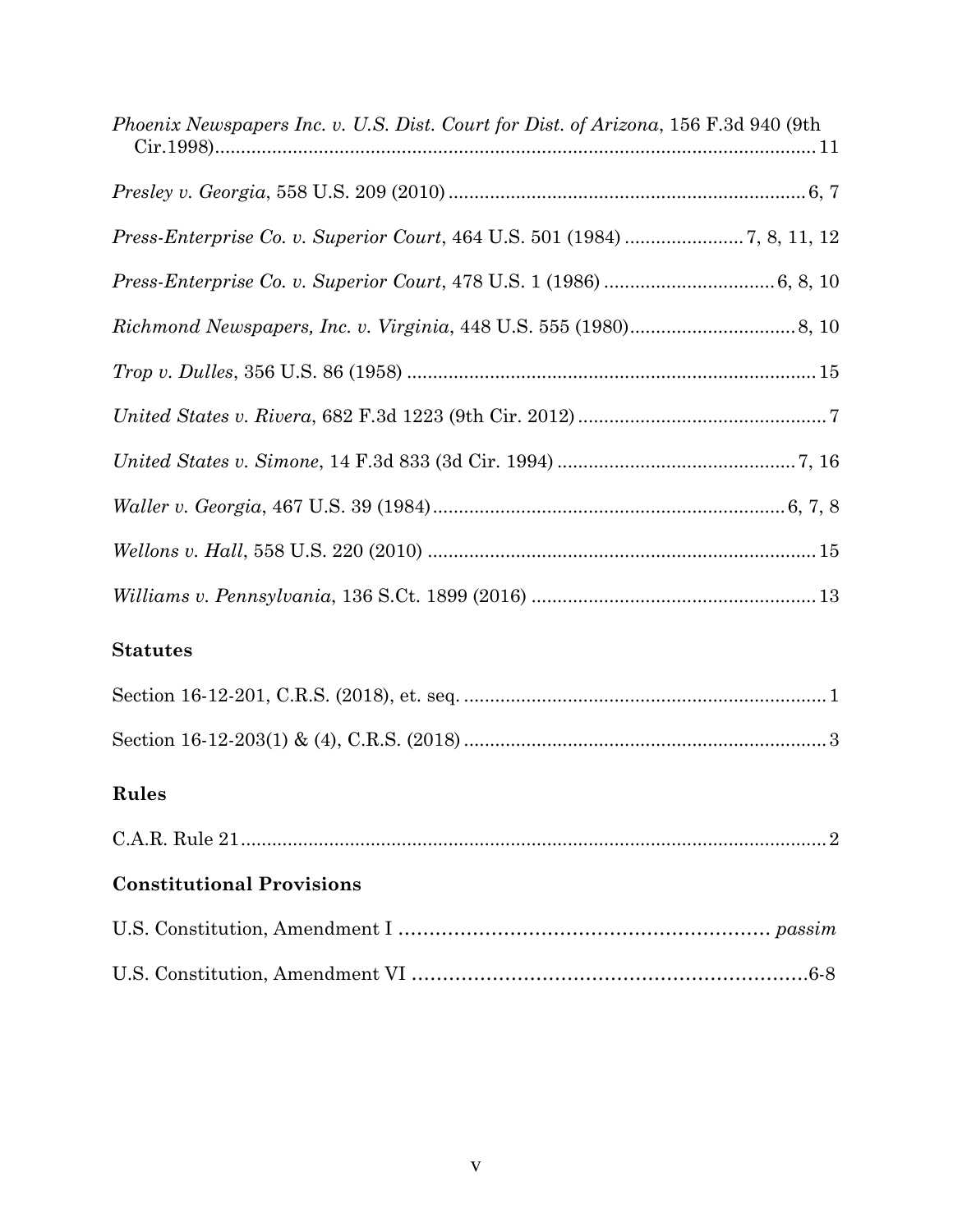#### **STATEMENT OF THE CASE**

The facts and background essential to resolving the question presented are straightforward. A jury convicted Mr. Owens in June 2008 of two counts of capital murder and sentenced him to death. This case elicited intense pretrial public interest and media coverage, a factor common to all Colorado capital cases. The case is now in the appeals stage and proceeding under Colorado's system of unitary review in capital cases.1

This case comes before this Honorable Court because of the state district court's unconstitutional sealing of pleadings, proceedings, and orders pertaining to a motion for special prosecutor. Mr. Owens and the public have constitutional rights to review these materials. The Petitioner sought access to these materials in the district court. Mr. Owens did not oppose public access and renewed his previous objections to the unrelenting sealing and secrecy surrounding his case and to the ongoing denial of his own fundamental rights to review the materials and to have public access to the proceedings against him. The district court denied the Petitioner access to the materials.

Thereafter, the Petitioner initiated a discretionary appeal before the Colorado Supreme Court, to review the district court's orders. Colorado requires parties with significant claims, which are separable from and collateral to the merits and demand immediate attention, to seek review only by invoking the Colorado Supreme Court's original jurisdiction. *See Paul v. People*, 105 P.3d 628, 631-33

 $\overline{a}$ 

<sup>&</sup>lt;sup>1</sup> *See* Section 16-12-201, C.R.S. (2018), et. seq.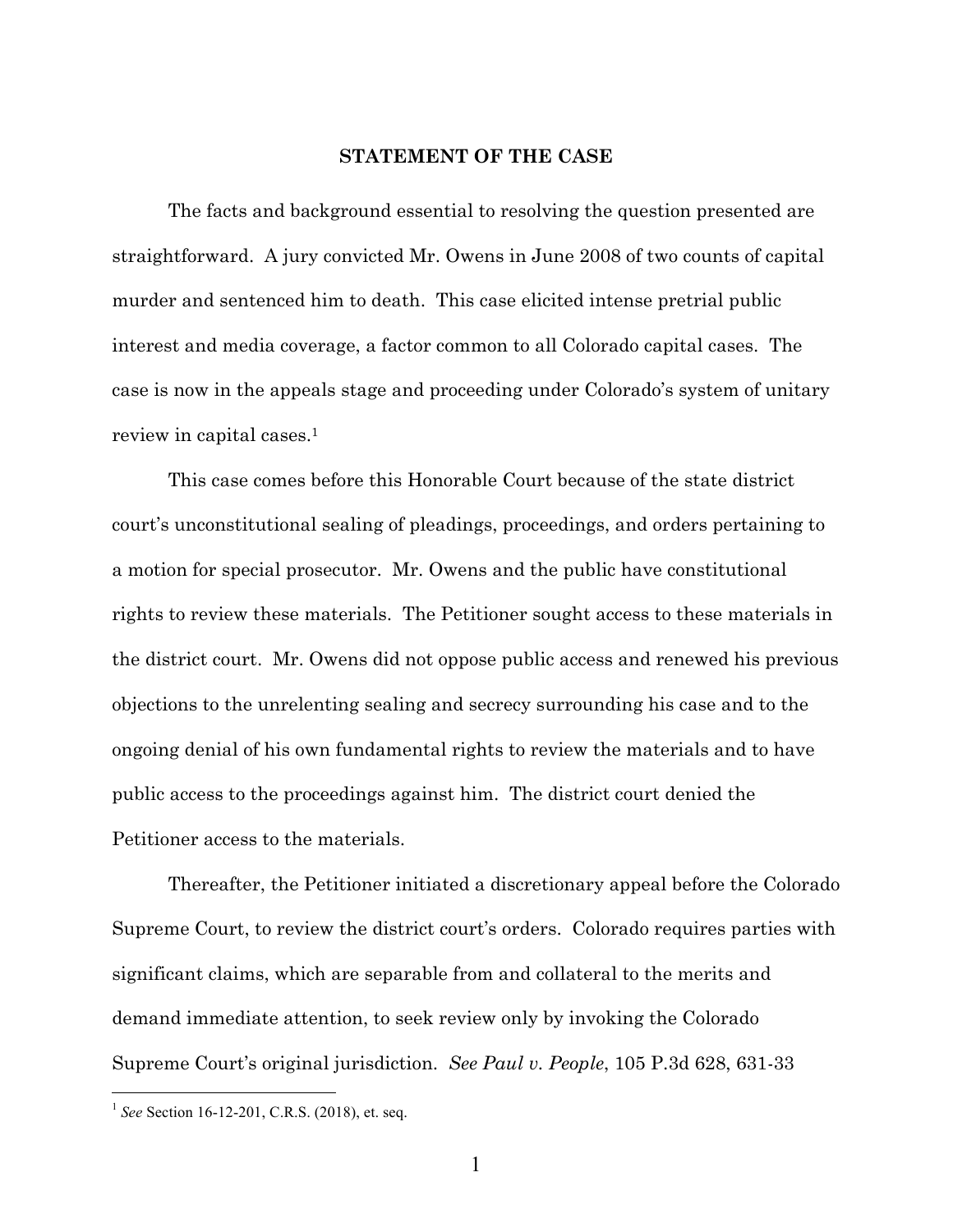(Colo. 2005); *see also* C.A.R. Rule 21 (establishing procedure for original actions).

The Colorado Supreme Court accepted the discretionary appeal and in its analysis and holding construed the First Amendment in a published decision. In that decision, it categorically ruled that the public has no First Amendment right of access to court records – presumptive, qualified or otherwise. *See People v. Owens*, 2018 CO 55, ¶ 7, 420 P.3d 257, 258. In reaching this conclusion, the Court failed to properly uphold the public's right of access as required by the First and Fourteenth Amendments.

Well-established constitutional law requires specific findings of a compelling interest to override the presumption of openness intrinsic to judicial proceedings, and any closure of access to court pleadings or proceedings must be narrowly tailored to serve that compelling interest, after considering less restrictive alternatives. The state district court and Supreme Court failed to comply with these mandatory constitutional requirements. Without specific findings and careful adherence to constitutional mandates, sealing in a criminal case is inappropriate and unconstitutional. Sealing deprives Mr. Owens of his First, Sixth, and Fourteenth Amendment rights, and obstructs access of the press, thus depriving the public of its First Amendment right of access to judicial proceedings – a right that is particularly critical in the context of capital proceedings.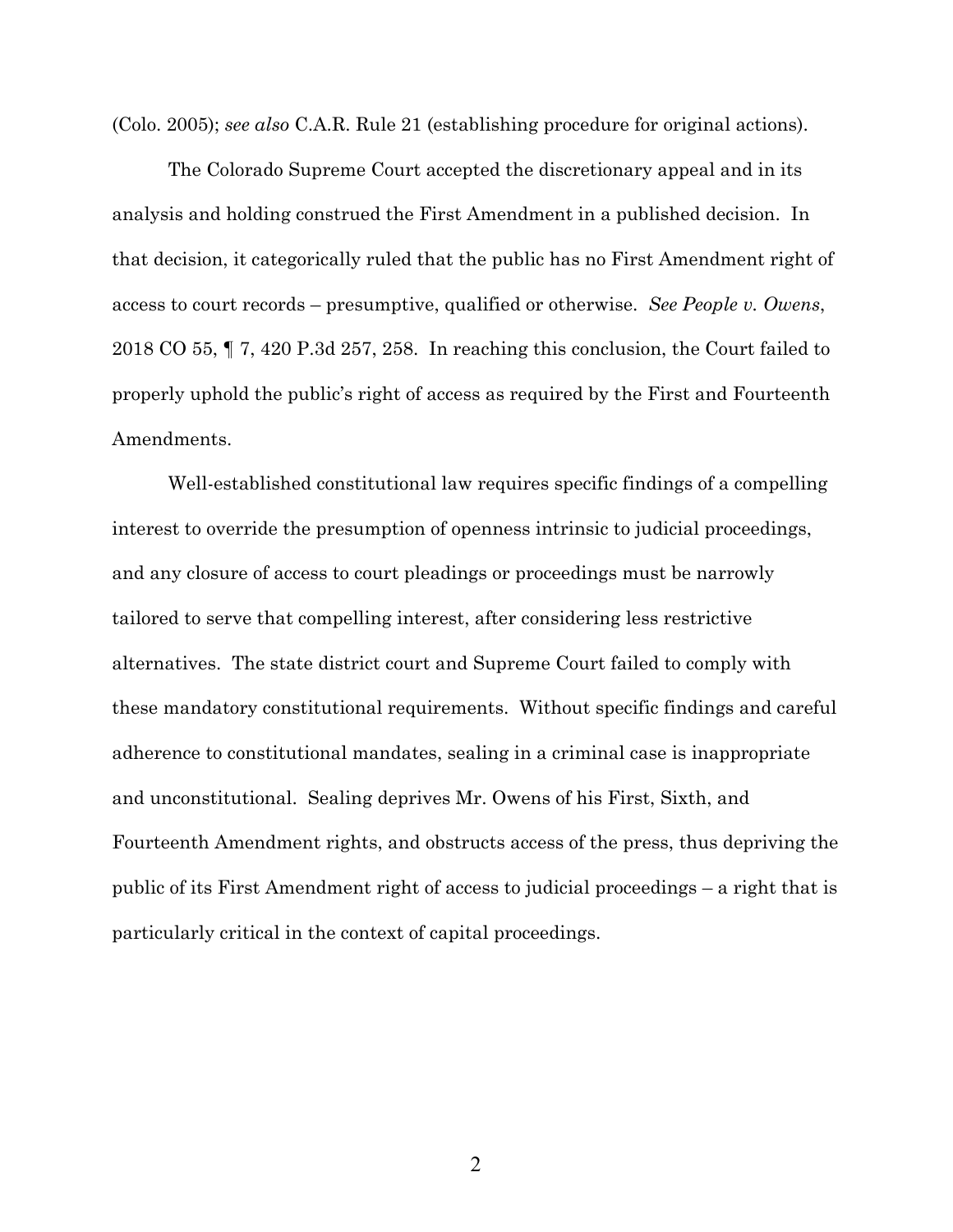#### **I. The Sealing Orders**

 $\overline{a}$ 

The question presented arises from the state district court's continuing enforcement of one of its blanket sealing orders, which it entered during both the pretrial phase and the "postconviction review" phase.2

Petitioner's Statement of the Case correctly sets forth the facts as they pertain to the Petitioner's attempts to access distinct suppressed materials related to a motion to disqualify the prosecutors in the capital prosecution below. However, the district court's suppression orders regarding the motion for special prosecutor (SOPC-352), the related motions to unseal it (SOPC-353), and related documents go far beyond simply preventing public access to the sealed materials. The same orders have also prevented Mr. Owens – the individual condemned to Colorado's death row and to eventual execution – from being able to review the materials related to whether the prosecutors in his case should be disqualified on the basis of law and fact. The court's order prohibited access to the sealed materials by *anyone* other than "attorneys of record or court staff." Consequently, undersigned counsel for Mr. Owens have *never* been permitted to share the materials with their own client. The order also prevented his attorneys from publishing the materials to the public or Mr. Owens' family. As a result, the *only* opportunity Mr. Owens and his

<sup>2</sup> Under Colorado's system of unitary review in capital cases, "Postconviction review means review "by the trial court that occurs after conviction" in a death penalty case, but before the defendant's "Direct appeal." *See* Section 16-12-203(1) & (4), C.R.S. (2018).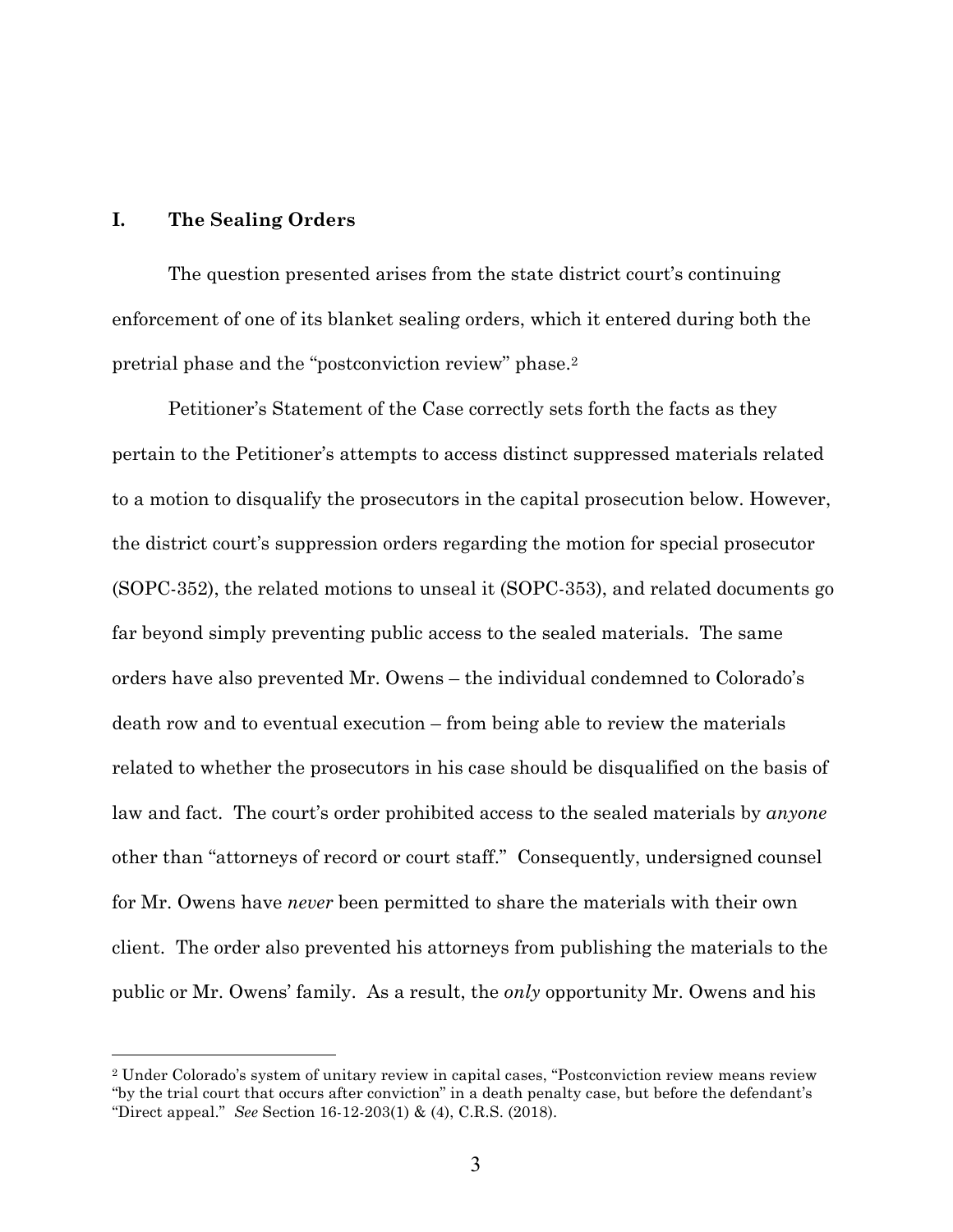family will ever have to review the sealed motions and supporting materials will be if the Petitioner ultimately prevails on its petition to this Court, and thereafter publishes the materials.

Respondent Owens also must take this opportunity to correct the factual record as set forth in the district court's order denying access. Contrary to that court's finding that all factual material was already unsealed or in the public domain, the motion for special prosecutor set forth factual material that is not publicly known and which is the basis of the sealing order. The motion also attached 15 separate appendices containing factual materials relevant to the motion for special prosecutor, several of which remain sealed from public view. The related motion to unseal the motion for special prosecutor also includes factual material that it not publicly known. The undersigned are under orders not to reveal the contents of any of these sealed materials, so explication of why this Court should authorize public access or, at the very least, require the state courts to follow constitutionally requirements cannot be set forth herein with any meaningful specificity. Suffice it to say that factual materials attached to a motion for special prosecutor can include materials such as affidavits, transcripts, reports, expert opinions, correspondence, etc.

In addition, events occurring after the Petitioner sought access in the district court and the Colorado Supreme Court cast light on the degree to which this State's courts are now exercising their unbridled sealing powers. After the Colorado Supreme Court issued its published decision on the matter, the state district court,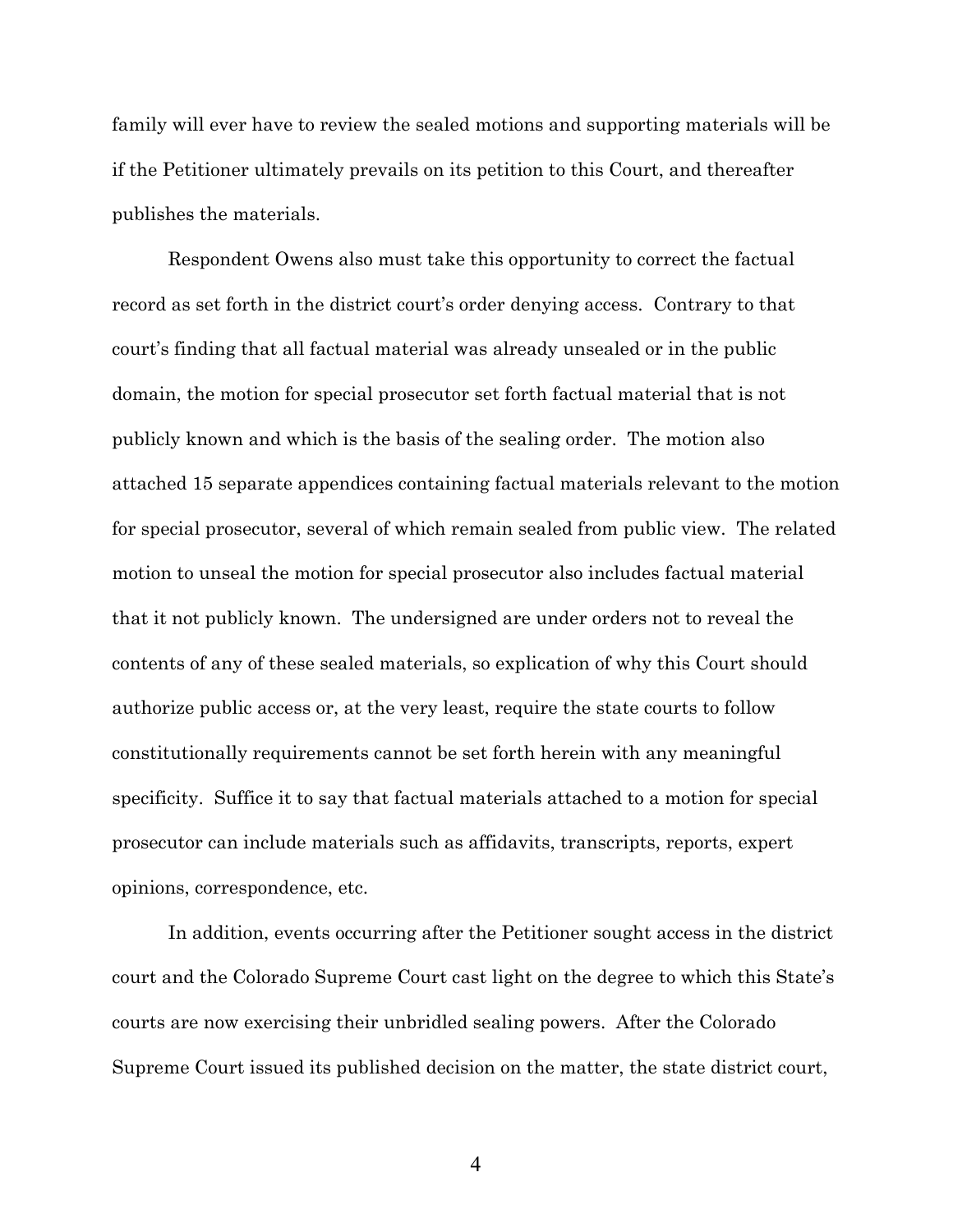in a secret order which itself has been withheld from the public and even the parties, has now suppressed the entire court file from any public access. *See* Appendix A, Motion for Notice of Suppression of Court File (SOPC-387). This action and the actions of other Colorado courts evidence an extensive pattern and practice of unbridled sealing of court records and matters. *See* Petition, at 26, citing David Migoya, *Shrouded Justice: Thousands of Colorado Court Cases Hidden from Public View on Judges' Orders*, Denver Post 7/12/18).

Although the issue raised by the petition for certiorari solely relates to the suppression of certain materials related to the motion for special prosecutor, the status quo in this capital case is that the entire court file and docketing sheet, every single exhibit, and almost all transcripts are now suppressed from any public access whatsoever unless or until a member of the public is able to follow a labyrinthine process and, thereafter, convince the state district court to exercise it "discretion" to permit access on a transcript-by-transcript basis. *Owens*, 2018 CO at ¶ 8, 420 P.3d at 259. It is from this Orwellian state of affairs that the Petitioner seeks access to only a small fraction of the whole mountain of sealed materials in this case.

#### **ARGUMENT**

- **I. The state courts have ignored binding, clearly-established constitutional law by prohibiting Mr. Owens, the press, and the public from accessing the motion for special prosecutor, related pleadings, proceedings, and orders, without satisfying mandatory constitutional requirements.** 
	- **A. Governing law**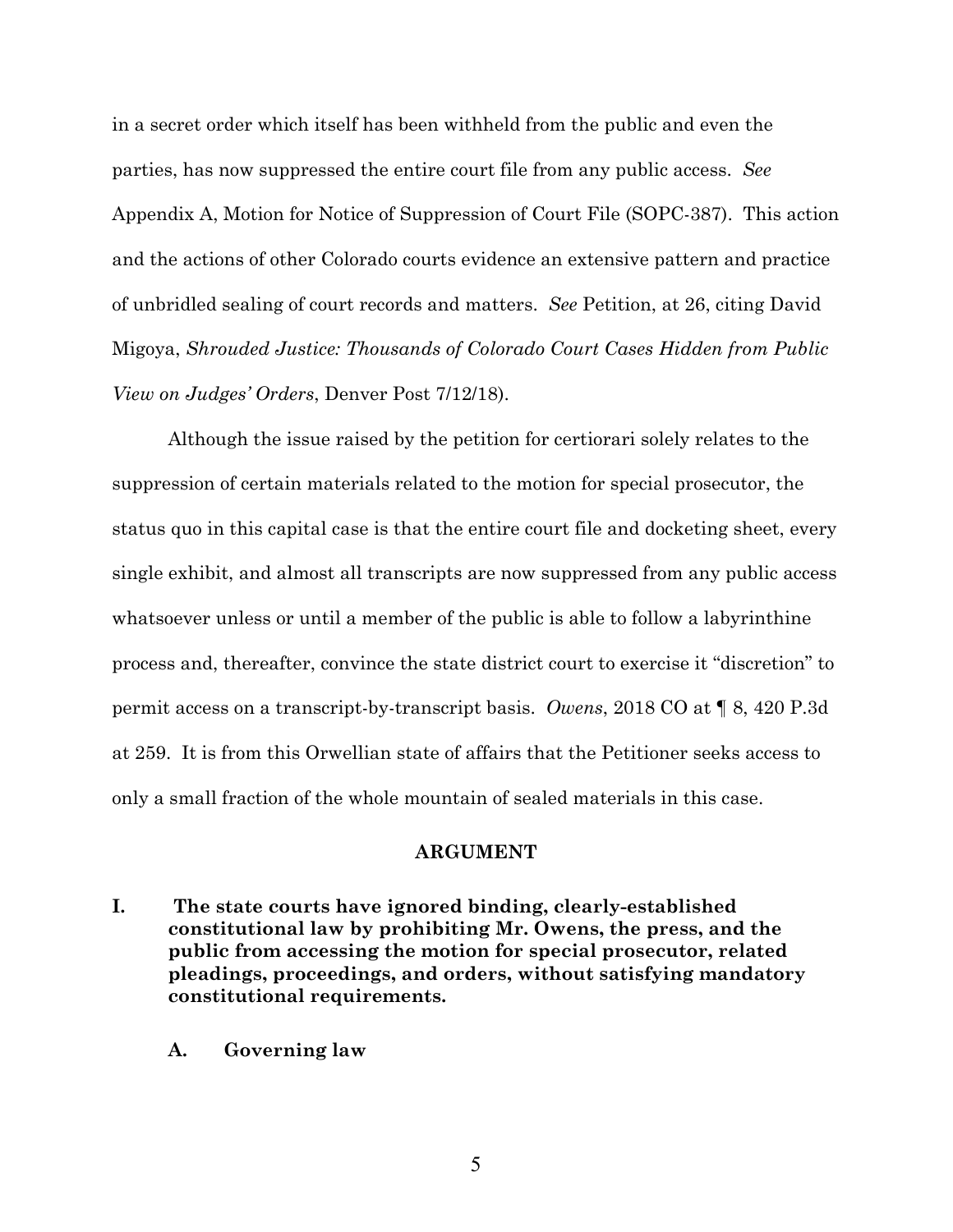## **1. Mr. Owens, the press, and the public have constitutional rights affording public access to these proceedings.**

The right to an open public trial is a shared right of the accused and the public, the common concern being the assurance of fairness. *Press-Enterprise Co. v. Superior Court*, 478 U.S. 1, 7 (1986) (*Press–Enterprise II*).

Mr. Owens has personal and fundamental constitutional rights to participate in and access his own proceedings and for the public to have access to them so that it can make its own determinations as to the fairness and reliability of the process that has condemned him to death. These rights are guaranteed by the First and Sixth Amendments and extended to the States through the Due Process Clause of the Fourteenth Amendment. *See Presley v. Georgia*, 558 U.S. 209, 211-213 (2010); *In re Oliver*, 333 U.S. 257, 273 (1948); *Gitlow v. New York*, 268 U.S. 652, 664 (1925); *cf. Farretta v. California*, 42 U.S. 806, 819-20 (1975); *McCoy v. Louisiana*, 138 S.Ct. 1500, 1507-1509 (2018).

The right to a public trial is "unmistakably" for the benefit of the accused. *Presley*, 558 U.S. at 213 ("There could be no explanation for barring the accused from raising a constitutional right that is unmistakably for his or her benefit."); *see also Waller v. Georgia*, 467 U.S. 39, 46 (1984) ("The requirement of a public trial is for the benefit of the accused; that the public may see he is fairly dealt with and not unjustly condemned, and that the presence of interested spectators may keep his triers keenly alive to a sense of their responsibility and to the importance of their functions…."), quoting *In re Oliver*, 333 U.S. at 270, n.25. The Sixth Amendment requires that the party seeking to seal pleadings or close proceedings: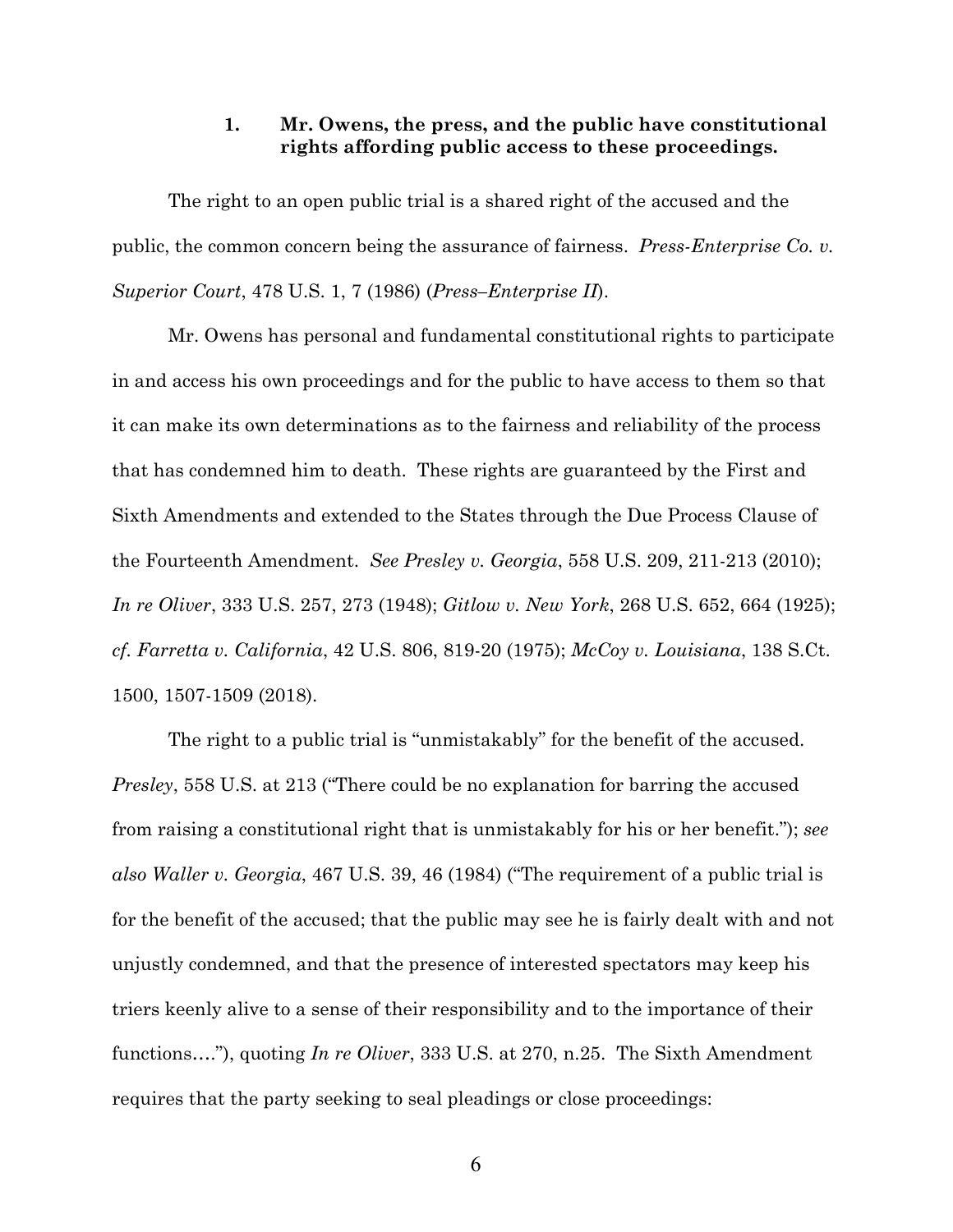must advance an overriding interest that is likely to be prejudiced, the closure must be no broader than necessary to protect that interest, the trial court must consider reasonable alternatives to closing the proceeding, and it must make findings adequate to support the closure.

*Waller*, 467 U.S. at 48, citing *Press-Enterprise Co. v. Superior Court*, 464 U.S. 501, 510-11 (1984) ("*Press-Enterprise I*"))

The right to a public trial encompasses more than just the trial itself  $-$  it extends "to those hearings whose subject matter involve[s] the values that the right to a public trial serves." *United States v. Rivera*, 682 F.3d 1223, 1228 (9th Cir. 2012) (public trial rights apply to sentencing proceedings). This right extends to and includes post-conviction proceedings. *See CBS, Inc. v. United States District Court*, 765 F.2d 823, 825 (9th Cir. 1985) ("The primary justifications for access to criminal proceedings, first that criminal trials historically have been open to the press and to the public, and, second, that access to criminal trials plays a significant role in the functioning of the judicial process and the governmental system, … apply with as much force to post-conviction proceedings as to the trial itself."); *see also United States v. Simone*, 14 F.3d 833, 835 (3d Cir. 1994) (First Amendment right of access applies to post-trial hearings to investigate juror misconduct).

Mr. Owens and the public also have First Amendment rights to public access to his criminal proceedings. "[T]he extent to which the First and Sixth Amendment public trial rights are coextensive is an open question." *Presley*, 558 U.S. at 213. Nevertheless, precedents concerning the reach of the public's First Amendment right of access inform the scope of the defendant's Sixth Amendment right to a public trial, because "there can be little doubt that the explicit Sixth Amendment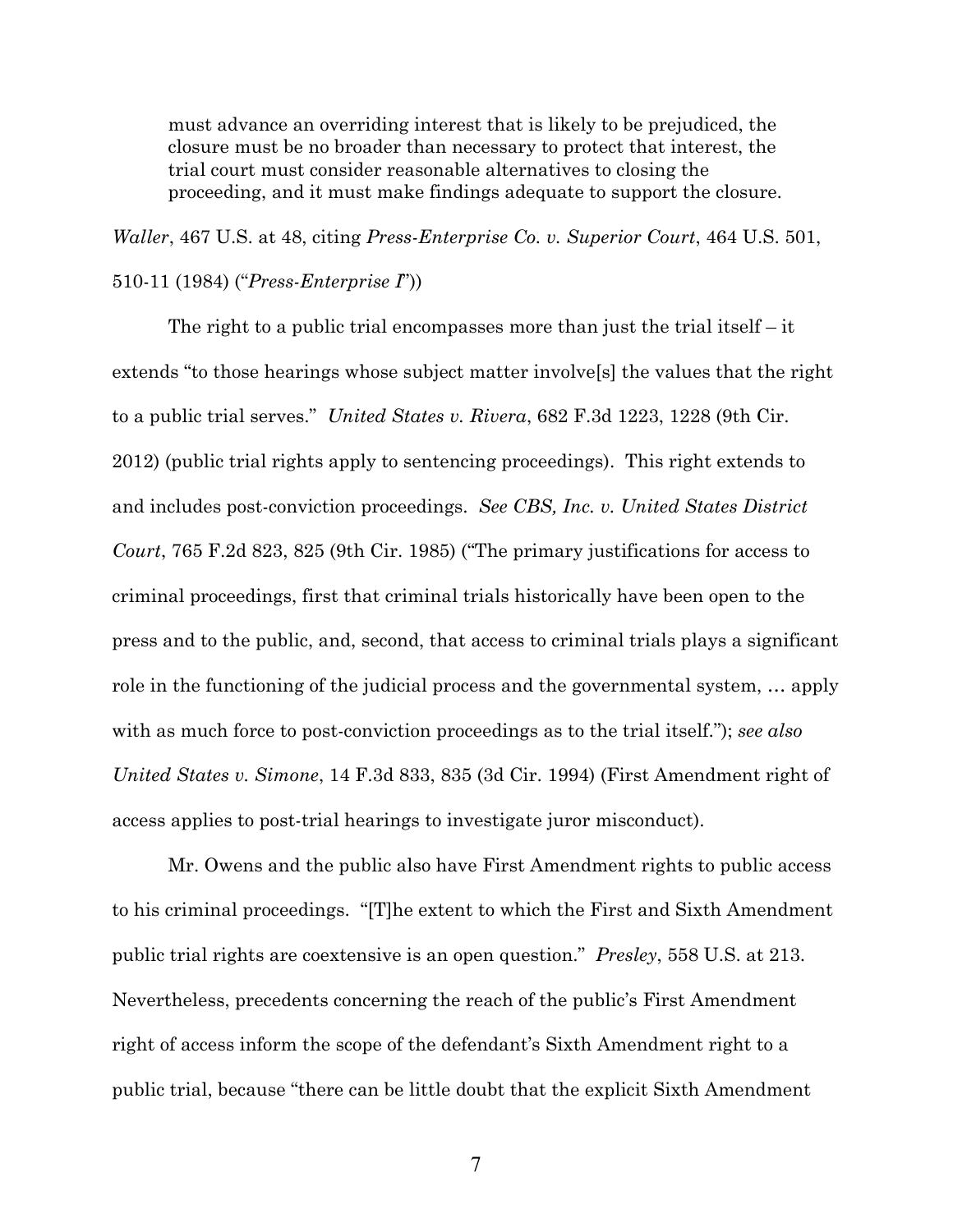right of the accused is no less protective of a public trial than the implicit First Amendment right of the press and public." *Waller*, 467 U.S. at 46.

The First Amendment guarantees the public – and the press – a qualified right of access to criminal proceedings and transcripts of those proceedings. *See Press-Enter. II*, 478 U.S. at 8-14 (preliminary hearings); *Press-Enter*. I, 464 U.S. at 510-11 (voir dire); *Globe Newspaper Co. v. Super. Ct.*, 457 U.S. 596, 603 (1982) (testimony of child victim of sex offense); *Richmond Newspapers, Inc. v. Virginia*, 448 U.S. 555, 580-581 (1980) (criminal trial).

This right of access is premised on "the common understanding that 'a major purpose of [the First] Amendment was to protect the free discussion of governmental affairs.' " *Globe Newspaper*, 457 U.S. at 604, quoting *Mills v. Alabama*, 384 U.S. 214, 218 (1966). By guaranteeing that "the individual citizen can effectively participate in and contribute to our republican system of selfgovernment," the First Amendment right of access ensures that "this constitutionally protected 'discussion of governmental affairs' is an informed one." Id. at 604-605 (citations omitted).

The right of access is a right to gather and receive information, not just a right to attend the proceedings. *Richmond Newspapers*, 448 U.S. at 573. Thus, the public's right to access extends to documents filed in a criminal case. *See Press-Enter. II*, 478 U.S. at 13-14; *see also CBS*, 765 F.2d at 825 (finding "no principled basis for affording greater confidentiality to post-trial documents and proceedings than is given to pretrial matters").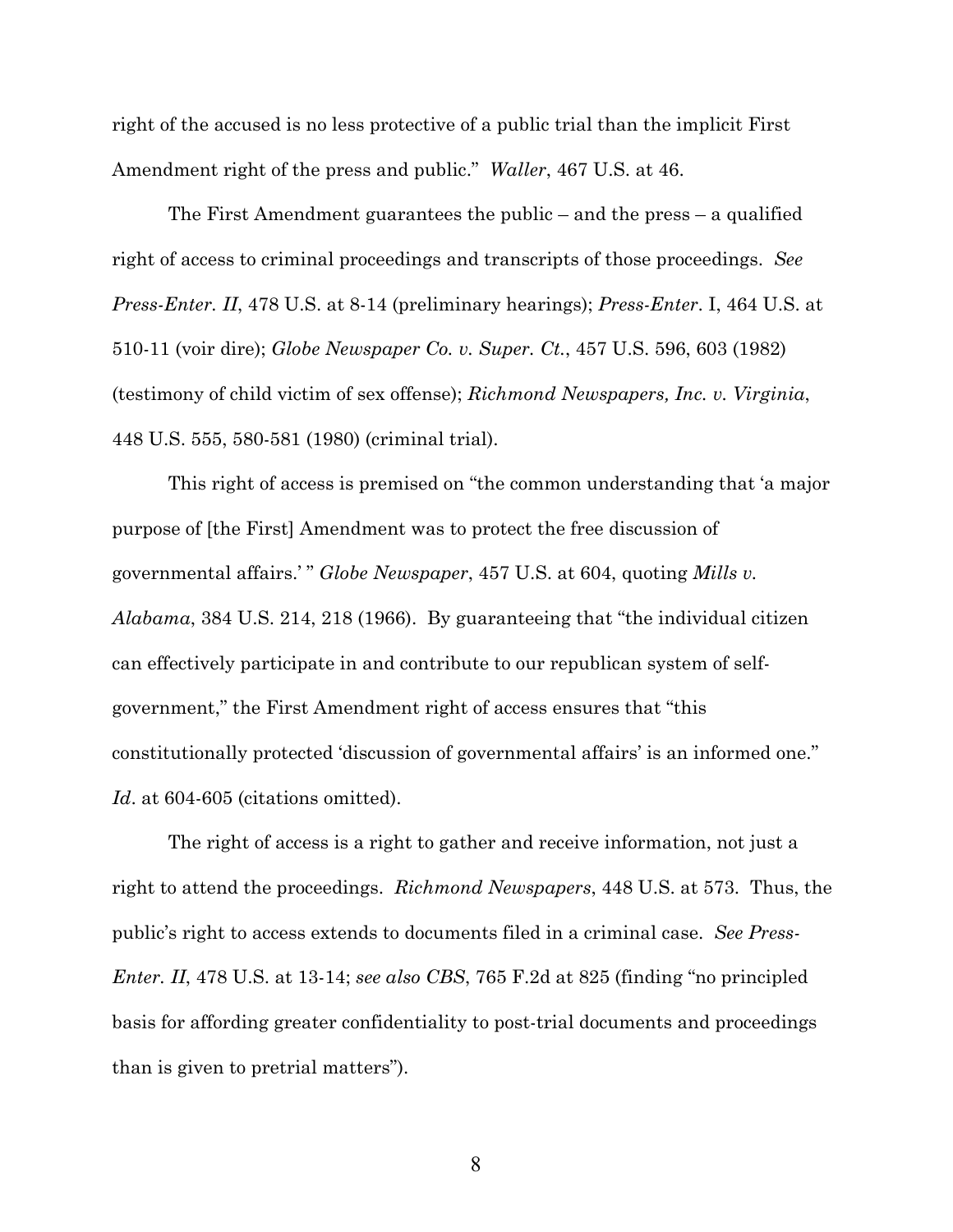What is publically known here is that Mr. Owens' motion for special prosecutor alleges misconduct on the part of the individual prosecutors who sought and obtained a death sentence against him. At the heart of the First Amendment is the recognition of the fundamental importance of the free flow of ideas and opinions on matters of public interest and concern. *See Hustler Magazine v. Falwell*, 485 U.S. 46, 50 (1988). "The sort of robust political debate encouraged by the First Amendment is bound to produce speech that is critical of those who hold public office or those public figures who are intimately involved in the resolution of important public questions or, by reason of their fame, shape events in areas of concern to society at large." *Id*. Information related to alleged government misconduct is "speech which has traditionally been recognized as lying at the core of the First Amendment," and therefore implicates the core values the First Amendment was designed to protect. *See Butterworth v. Smith*, 494 U.S. 624, 632 (1990).

Justice Frankfurter put it succinctly in *Baumgartner v. United States*, 322 U.S. 665, 673-674 (1944), when he wrote that "one of the prerogatives of American citizenship is the right to criticize public men and measures." Such criticism, inevitably, will not always be reasoned or moderate; public figures as well as public officials will be subject to "vehement, caustic, and sometimes unpleasantly sharp attacks." *Id*. at 41, citing *New York Times Co. v Sullivan*, 376 U.S. 254, 270 (1964).3

 $\overline{a}$ 

<sup>3</sup> Neither the district court nor the Colorado Supreme Court found that the sealed materials contain any false statements of facts, were filed for an improper purpose, or contained anything offensive, unreasoned or immoderate.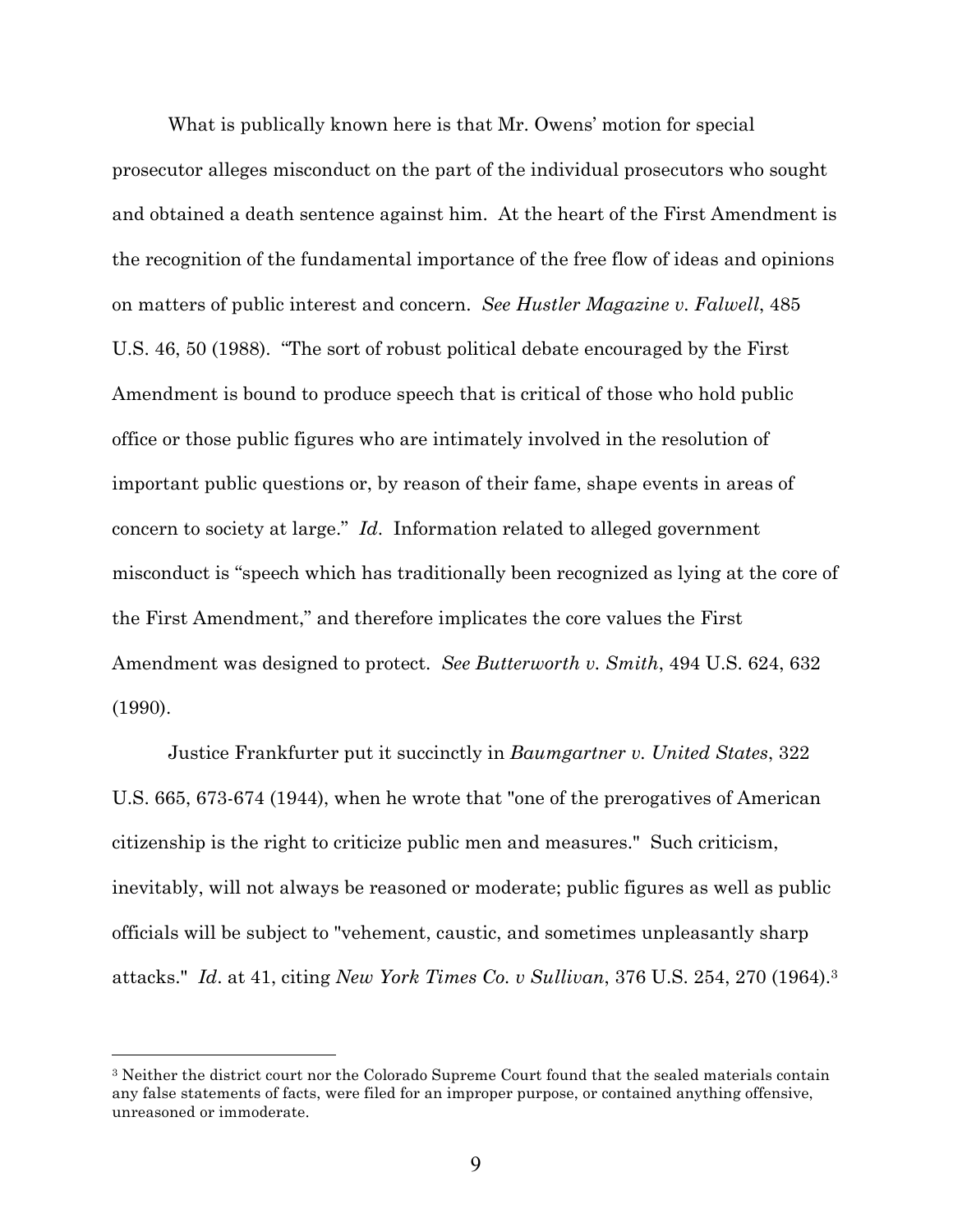The Colorado Independent, and by derivation Mr. Owens himself, have a qualified right to openness regarding the motion for special prosecutor and related proceedings, if for no other reason, than to openly examine the conduct of the prosecutors who, in the name of the citizens of Colorado, sought and obtained Mr. Owens death sentence.

## **2. A presumption of openness exists, which can only be overcome by strict adherence to procedural and substantive constitutional requirements.**

Openness, transparency, and public access to criminal proceedings are "essential to the proper functioning of the criminal justice system." *Press-Enter. II*, 478 U.S. at 11-12; *Richmond Newspapers*, 448 U.S. at 566, 579. As stated in *Richmond Newspapers*:

People in an open society do not demand infallibility from their institutions, but it is difficult for them to accept what they are prohibited from observing. When a criminal trial is conducted in the open, there is at least an opportunity both for understanding the system in general and its workings in a particular case.

*Id*. at 572. Therefore, "a presumption of openness inheres in the very nature of a criminal trial under this Nation's system of justice." *Id*.

To insure stringent safeguarding of the fundamental constitutional rights at stake, courts considering closure of proceedings must give interested parties prior notice and an opportunity to be heard before deciding the issue, and must support any decision to close with reasons and findings of record, including why no less drastic alternatives to closure are feasible. *See In re Charlotte Observer (Div. of Knight Publ'g Co),* 882 F.2d 850, 853 (4th Cir. 1989); *see also Phoenix Newspapers*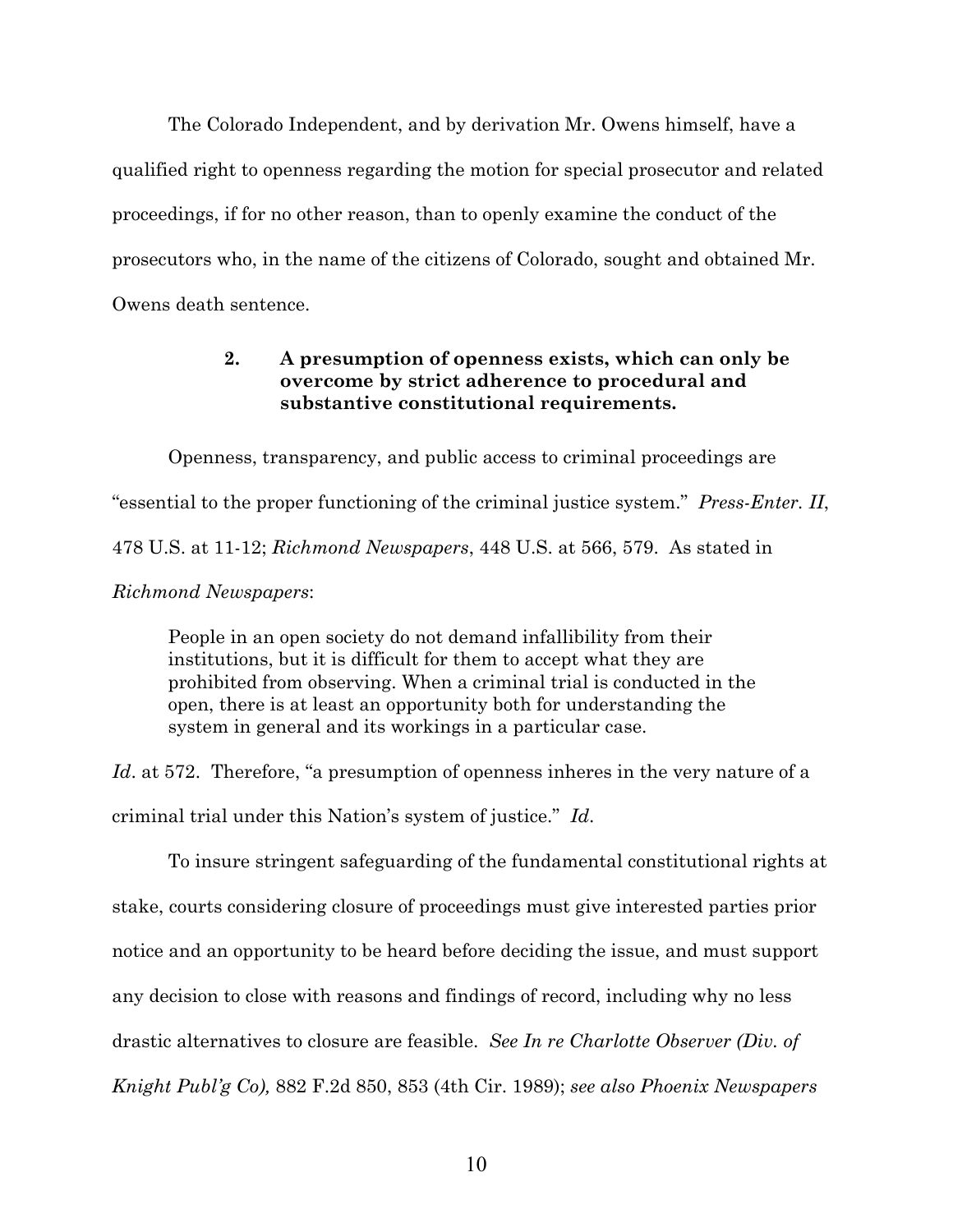*Inc. v. U.S. Dist. Court for Dist. of Arizona*, 156 F.3d 940, 947-48 (9th Cir.1998) ("if a court contemplates sealing a document or transcript, it must provide sufficient notice to the public and press to afford them the opportunity to object or offer alternatives. If objections are made, a hearing on the objections must be held as soon as possible.").

"Where, as in the present case, the State attempts to deny the right of access in order to inhibit the disclosure of sensitive information, it must be shown that the denial is necessitated by a compelling government interest, and is narrowly tailored to serve that interest." *Globe Newspaper Co*., 457 U.S. at 606-607 (citations omitted)*; see also Press-Enter. I*, 464 U.S. at 510 ("The presumption of openness may be overcome only by an overriding interest based on findings that closure is essential to preserve higher values and is narrowly tailored to serve that interest."). "The interest is to be articulated along with findings specific enough that a reviewing court can determine whether the closure order was properly entered, and that less restrictive alternatives do not exist." *Id*. (emphasis added).

### **B. Application to this Case**

## **1. The rulings complained of utterly disregard constitutional requirements and are deficient in many regards.**

Both the First and Sixth Amendment rights to public access and a public trial apply here, as does the presumption of openness. Therefore, the state courts' rulings prohibiting Mr. Owens and the public from accessing the motion for special prosecutor, the evidence submitted in support of that motion, a related motion, the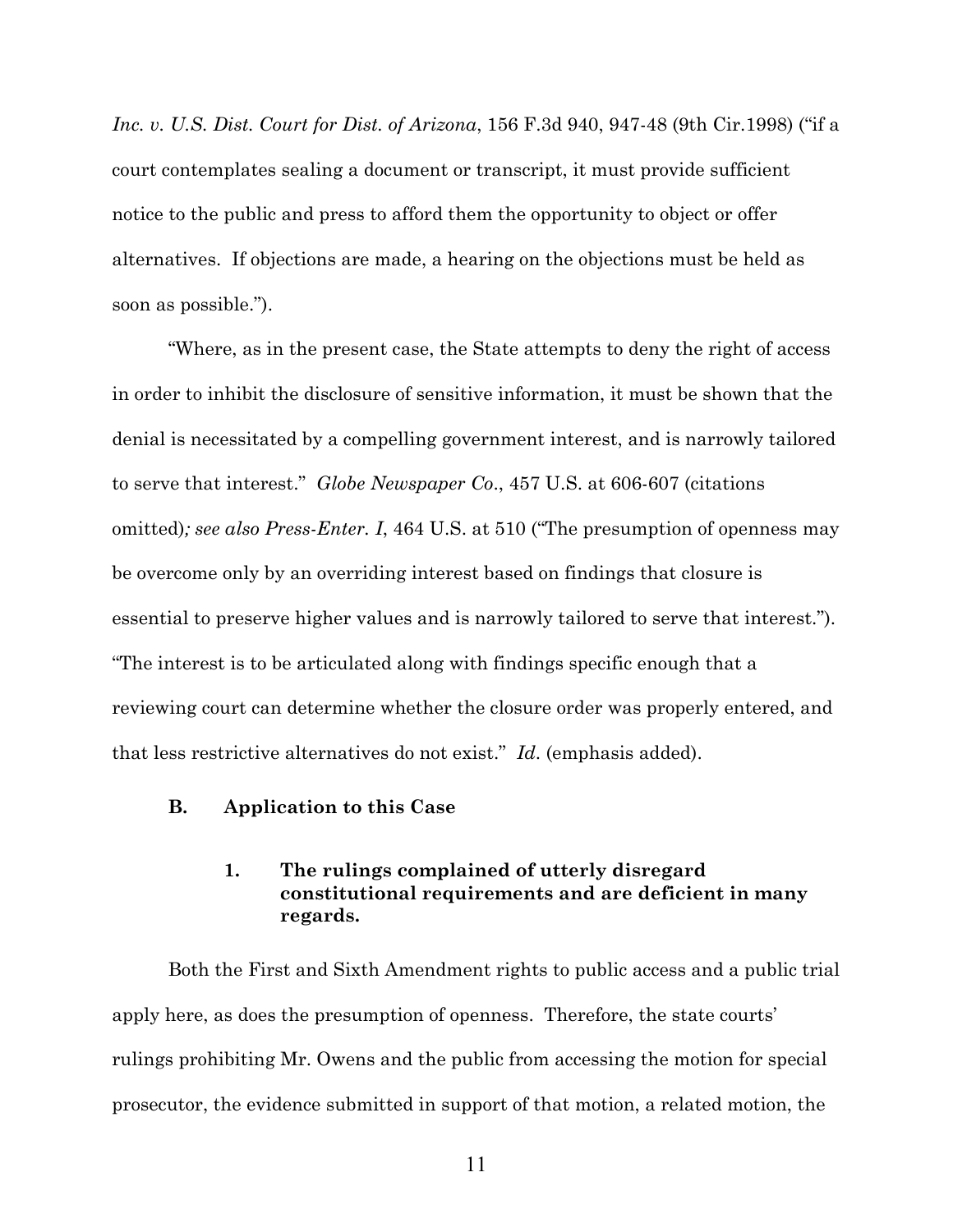related court proceedings, and the order denying the Motion, cannot stand as a constitutional matter without specific, on-the-record findings, demonstrating that such "closure is essential to preserve higher values and is narrowly tailored to serve that interest." *Press-Enter. I*, 464 U.S. at 510.

Here, the rulings complained of clearly do not meet any of the mandatory constitutional requirements and, therefore, cannot withstand constitutional scrutiny. The state district court entered the orders complained of without providing notice to the public or the press and without granting any opportunity for them to be heard. It did not require the prosecutors to identify or articulate a compelling state interest that could justify sealing. It did not take evidence or make any findings as to what harm the court was seeking to prevent by sealing and closing the proceedings or why such drastic measures were necessary. It did not consider less restrictive alternatives. It did not make any factual findings – much less specific findings – that would permit meaningful review. It offered no explanation or justification as to why the court is depriving Mr. Owens of constitutional rights that are unmistakably for his benefit, including his fundamental rights to participate in his own defense, to autonomy, to open and public proceedings, and to access and publish speech critical of the government and bearing on the fairness of the process by which the State of Colorado seeks to execute him. By failing to give the press and the public any notice that it was sealing and closing the proceedings, the court deprived them of any opportunity to be heard, to object, or to offer alternatives and, thus, deprived them of their own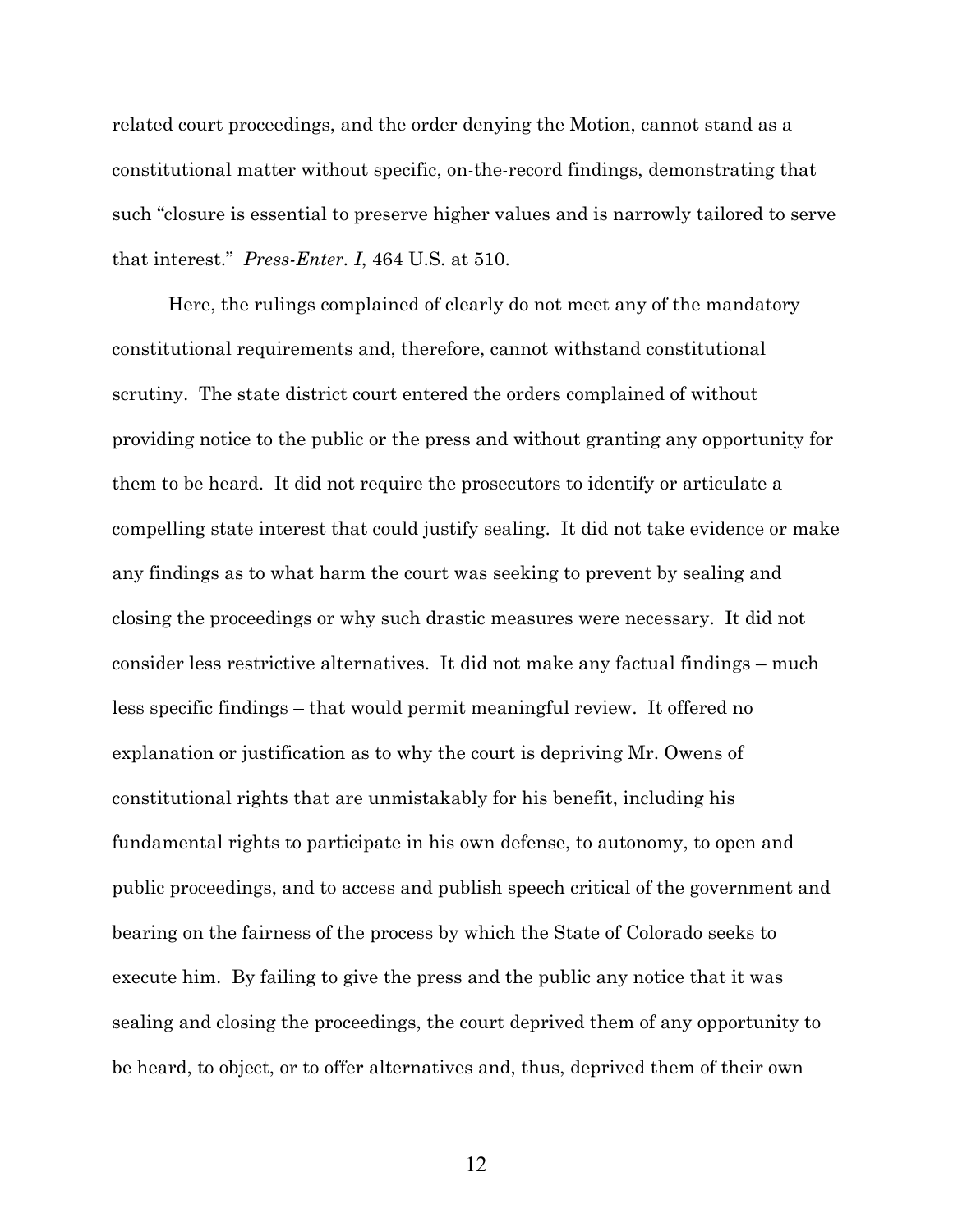First Amendment rights to access. Here, the disputed orders are "narrowly tailored to nothing but the suppression of lawful speech." *Lawson v. Murray*, 515 S.Ct. 1110, 1114 (1995) (Scalia, J., concurring).

"A trial is a public event. What transpires in the courtroom is public property…. There is no special perquisite of the judiciary which enables it, as distinguished from other institutions of democratic government, to suppress, edit, or censor events which transpire in proceedings before it." *See Craig v. Harney*, 331 U.S. 367, 374 (1947).

The motions, the orders denying them, the reasoning provided by the state district court in reaching its ruling, and all of the surrounding circumstances discussed in the sealed materials bear directly on the lawfulness, fairness, and wholesomeness of the capital proceedings against Mr. Owens. These are public and state interests of the highest order. *See, e.g., Williams v. Pennsylvania*, 136 S.Ct. 1899, 1909 (2016); *In re Murchison*, 349 U.S. 133, 136 (1955) ("The conduct of justice must not only achieve the reality of fairness, it must also 'satisfy the appearance of justice.'").

## **2. The state courts' rulings deprived – and continue to deprive – Mr. Owens of his autonomy and his ability to participate fully in his defense.**

Mr. Owens has a right to participate in his own defense. *See*, *e.g.*, *Farretta*, 42 U.S. at 819-20 ("The Sixth Amendment does not provide merely that a defense shall be made for the accused; it grants to the accused personally the right to make his defense. … The right to defend is given directly to the accused; for it is he who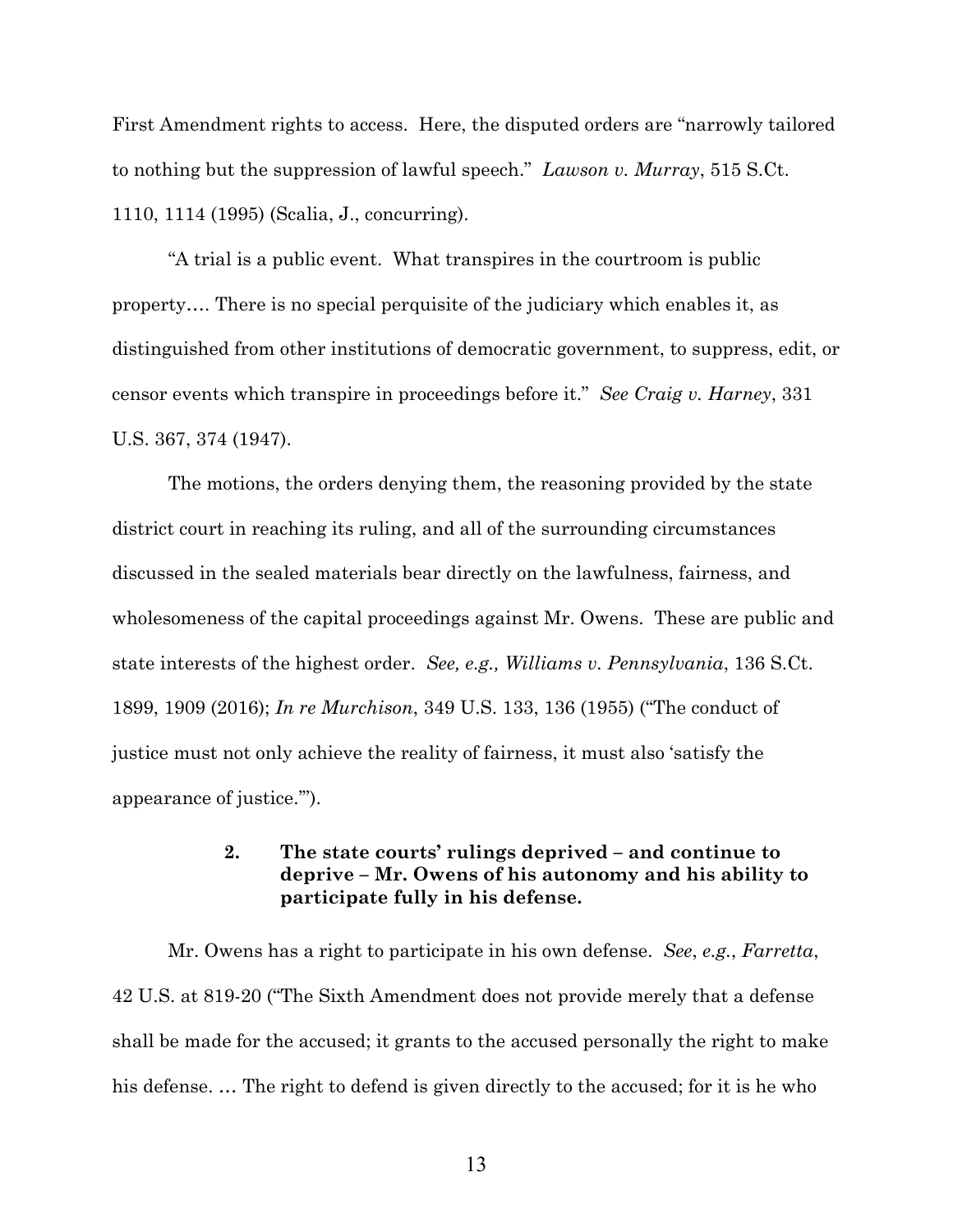suffers the consequences if the defense fails."). Thus, he continues to have a present and powerful need (a) to actually review the motion for special prosecutor, the order that resolved that motion against him and in favor of the prosecution, and the related motion, (b) to consult with his own attorneys about the motions and the order (and indeed the Petitioner's certiorari petition), and (c) to publish the facts and circumstances surrounding his case. These facts and circumstances include many demonstrable instances of serious, unrelenting and extensive prosecutorial misconduct, some of which are at the heart of the motion for special prosecutor. Although the elected district attorney and his chief deputies may not wish certain allegations and the credible and substantial evidentiary basis supporting them ever to see the light of day, Mr. Owens has an overriding need to publicly declare and maintain that he was wrongfully convicted and to publicly challenge the fairness of the proceedings against him and the ongoing secrecy surrounding his case. Further delay or restraint in the expression of Mr. Owens' rights is unjustified and unconstitutional.

## **II. The Colorado courts' blatant disregard for clearly established constitutional mandates cannot be remedied in the future.**

The district court's sealing and closure orders, and the state Supreme Court's decision to maintain them, are without justification and collide head-on with basic constitutional protections and values. "Courts, too, are bound by the First Amendment." *Citizens United v. Federal Election Comm*., 558 U.S. 310, 326 (2010). This Honorable Court should not, as a constitutional matter, tolerate continued enforcement of the state courts' orders that plainly violate fundamental rights and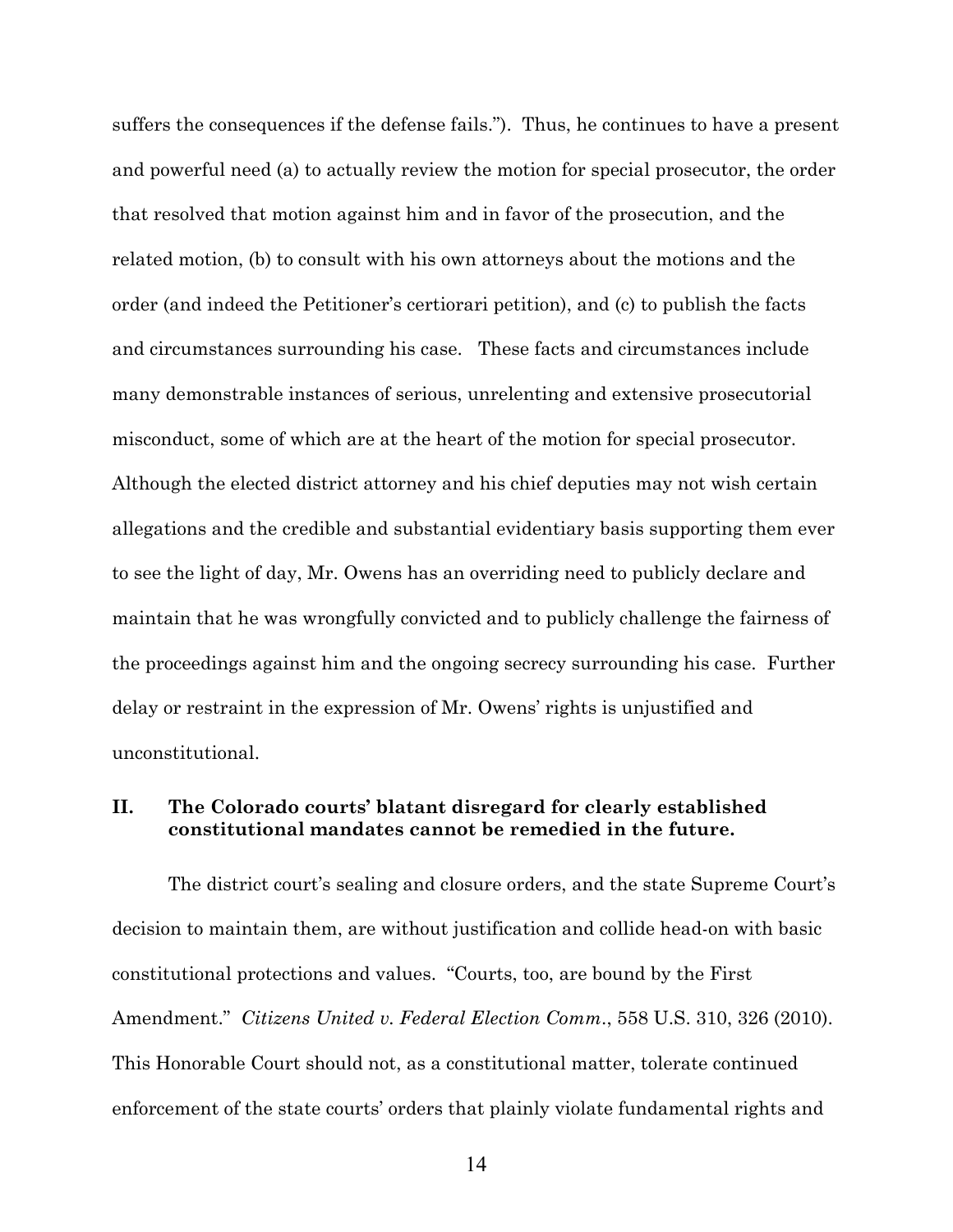strike at the very core of the First Amendment by suppressing speech and information on issues of public concern at exactly the same time that speech matters most. To do so would result in continuing constitutional injury and harm that is irreparable and deeply damaging to democratic principles of self-government and public confidence in the integrity of the criminal justice system.

Independent public scrutiny – made possible by public and media access – plays a significant role in the proper functioning of any capital punishment system. An informed public debate is critical in determining whether the death penalty comports with human dignity and "the evolving standards of decency that mark the progress of a maturing society." *Trop v. Dulles*, 356 U.S. 86, 101 (1958). "From beginning to end, judicial proceedings conducted for the purpose of deciding whether a defendant shall be put to death must be conducted with dignity and respect." *Wellons v. Hall*, 558 U.S. 220 (2010). "Public scrutiny of a criminal trial enhances the quality and safeguards the integrity of the factfinding process, with benefits to both the defendant and to society as a whole." *Globe Newspaper*, 457 U.S. at 606.

The current state of affairs in Colorado cannot endure any longer without irrevocably damaging this Nation's historic tradition of openness and transparency in criminal cases and without irreparably eroding public confidence in the integrity of the process. To permit critical portions of the motion for special prosecutor, the evidence supporting that motion, the transcript of a related proceeding, and a related motion to remain under a shroud of secrecy would be to "unduly minimize …